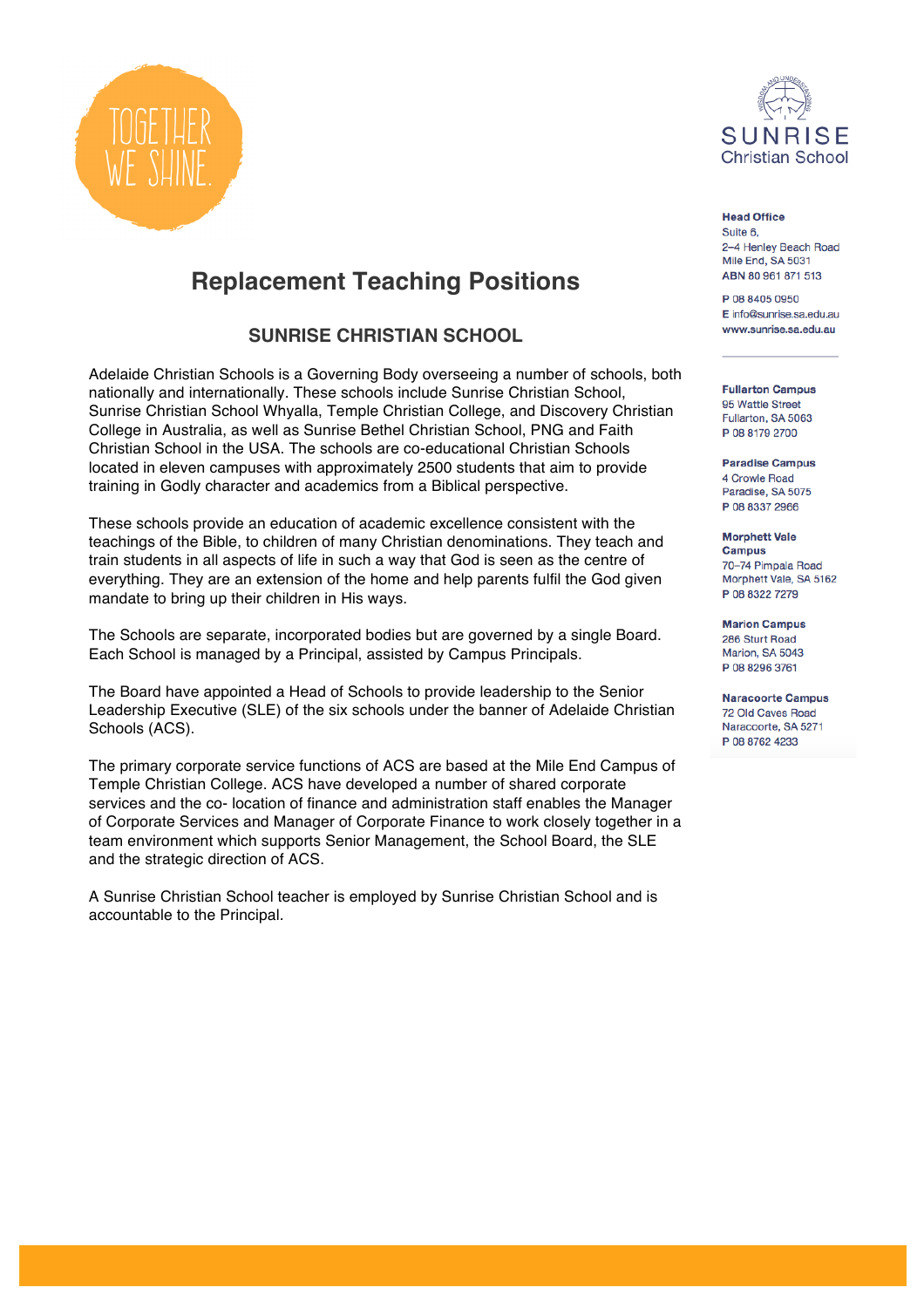

# **JOB SPECIFICATION**

#### **OVERVIEW**

A teacher's primary role is to be a Christ-like model to the students. The product of this modelling relies on firstly a commitment to Christ and secondly to His people through local fellowship.

This commitment to Christ will be demonstrated in the daily tasks and duties performed by the teacher. The subsequent attitudes will be similar to the expectations outlined in Timothy 3.

The secondary role is to teach from a Biblical framework. The teaching will be based on the Adelaide Christian Schools, Authentic Christian Transformation model for teaching.

#### **GENERAL RESPONSIBILITIES**

A teacher at an ACS school will:

- Be professionally responsible for the application of pedagogic and curriculum knowledge and skills for the educational benefit and pastoral care of students in their charge
- Be a highly professional teacher who actively pursues excellence
- Demonstrate the highest standards of personal presentation, preparation for teaching and learning, punctuality and student management. Building positive relationship with students, parents and colleagues is an essential component of their obligation in living in the body of Christ
- Be expected to teach classes, undertake administrative duties, participate in the pastoral care and co-curricula programs and care for the overall well being of students
- Support and promote the Mission & Vision Statement and the Aims and Philosophies of the School
- Be directly responsible to the Campus Principal or Subject Coordinator and will be expected to take on any other duty as allocated by the Campus Principal

#### **TEACHING AND LEARNING**

A teacher at an ACS school will:

- Demonstrate and promote excellence in teaching
- Fulfil the school's planning and programming expectations
- Fulfil the school's marking and bookwork expectations
- Effectively teach the prescribed syllabus
- Establish a classroom environment which is engaging, focused and pleasant in order to reflect the school's values and ethos
- Apply student management strategies consistent with the Student Behaviour Policy in order to provide a positive and effective learning environment



#### **Head Office** Suite 6, 2-4 Henley Beach Road Mile End, SA 5031 ABN 80 961 871 513

P 08 8405 0950 E info@sunrise.sa.edu.au www.sunrise.sa.edu.au

**Fullarton Campus** 95 Wattle Street Fullarton, SA 5063 P 08 8179 2700

**Paradise Campus** 4 Crowle Road Paradise, SA 5075 P 08 8337 2966

**Morphett Vale Campus** 70-74 Pimpala Road Morphett Vale, SA 5162 P 08 8322 7279

**Marion Campus** 286 Sturt Road Marion, SA 5043 P 08 8296 3761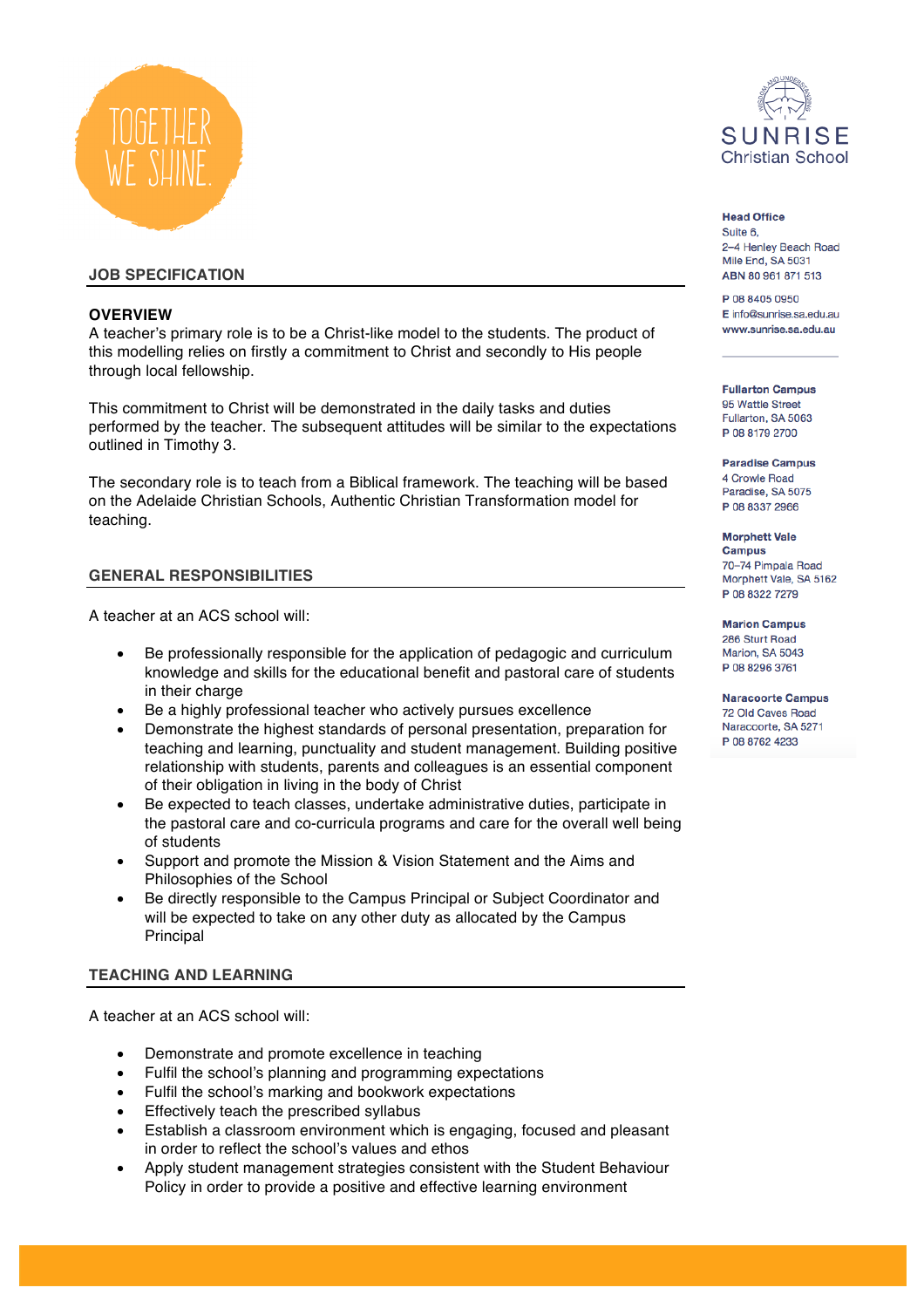

- Develop appropriate teaching methodologies, content and learning experiences in harmony with the school's philosophy to meet a range of abilities and learning styles
- Facilitate appropriate remediation and extension activities for students
- Put structures in place to facilitate well presented, orderly and properly maintained classrooms and teaching areas within the school or department

#### **ASSESSMENT AND REPORTING**

A teacher at an ACS school will:

- Assess students' work and grade students' performance accurately and promptly in line with agreed policies and procedures
- Adhere to all SACE requirements where appropriate
- Help to create common and shared teaching resources
- Adhere to the school assessment schedules
- Initiate contact with parents, as appropriate, concerning a student's academic progress and behaviour to maintain a level of communication between home and school
- Conduct regular parent teacher interviews to help the communication with parents
- Respond promptly to student and parent enquiries
- Contribute to decisions on the academic promotion of students in their class or subject
- Utilise an appropriate range of evaluation, assessment and reporting techniques in line with the assessment policy of the school

#### **CAMPUS FACULTY INVOLVEMENT**

A teacher at an ACS school will:

- Maintain a knowledge of developments in own grade/subject area
- Contribute to the activities of the Campus/Faculty
- Attend and participate in discussion at Campus/Faculty Meetings
- Adhere to the Campus/Faculty's objectives and priorities
- Contribute to the development, implementation and evaluation of curriculum
- Participate in excursions, competitions and other relevant curricular activities
- Contribute to the creation of Faculty budgets when appropriate



**Head Office** Suite 6, 2-4 Henley Beach Road Mile End, SA 5031 ABN 80 961 871 513

P 08 8405 0950 E info@sunrise.sa.edu.au www.sunrise.sa.edu.au

**Fullarton Campus** 95 Wattle Street Fullarton, SA 5063 P 08 8179 2700

**Paradise Campus** 4 Crowle Road Paradise, SA 5075 P 08 8337 2966

**Morphett Vale Campus** 70-74 Pimpala Road Morphett Vale, SA 5162 P 08 8322 7279

**Marion Campus** 286 Sturt Road Marion, SA 5043 P 08 8296 3761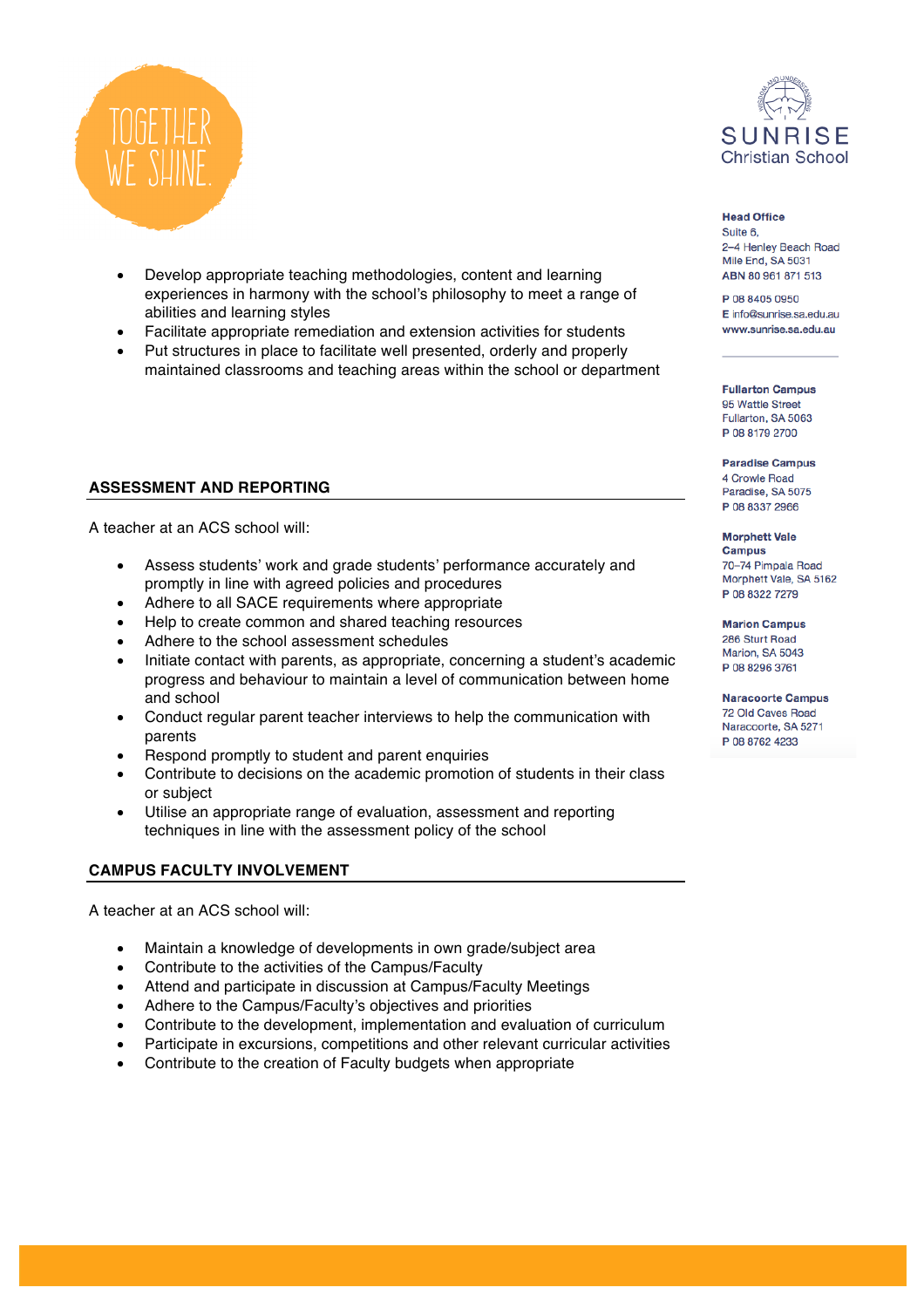

# **PROFESSIONAL RESPONSIBILITIES**

A teacher at an ACS school will:

- Communicate all matters of any social concerns regarding students to Campus Principal as appropriate remembering that each teacher is a mandated notifier
- Understand and apply the Student Protection Policy
- Carry out the role of mandated notifier when required
- Communicate all matters of any learning concerns regarding students to the Campus Principal and the learning support teacher as appropriate
- Fulfil the responsibilities of yard duty and other supervisory duties
- Accurately record attendances at class and maintain the roll in good order • Be involved in a process of constant reflective evaluation and goal-setting for
- their own professional growth as a teacher
- Undertake an appraisal process following the schools guidelines
- Attend staff meetings
- Actively participate and assist in the conduct of Open Days and special events
- Attend whole-school community events and other events in the life of the school.
- Ensure the good order and maintenance of school property and facilities
- Participate in professional development provided by the school and/or other organisations

# **PERSON SPECIFICATION**

# **ESSENTIAL MINIMUM REQUIREMENTS**

# **EDUCATIONAL QUALIFICATIONS**

- Relevant tertiary degree
- Current registration to teach in a school in South Australia

# **SKILLS / ABILITIES**

- Demonstrated ability to teach
- Ability to work with people
- Proven ability to communicate effectively verbally and in writing

# **PERSONAL ATTRIBUTES**

• Ongoing commitment to the Lord Jesus Christ as Lord and Saviour consistent with the Biblical standards of Adelaide Christian Centre and the CRC Churches International



# **Head Office**

Suite 6, 2-4 Henley Beach Road Mile End. SA 5031 ABN 80 961 871 513

P 08 8405 0950 E info@sunrise.sa.edu.au www.sunrise.sa.edu.au

**Fullarton Campus** 95 Wattle Street Fullarton, SA 5063 P 08 8179 2700

**Paradise Campus** 4 Crowle Road Paradise, SA 5075 P 08 8337 2966

**Morphett Vale Campus** 70-74 Pimpala Road Morphett Vale, SA 5162 P 08 8322 7279

**Marion Campus** 286 Sturt Road Marion, SA 5043 P 08 8296 3761